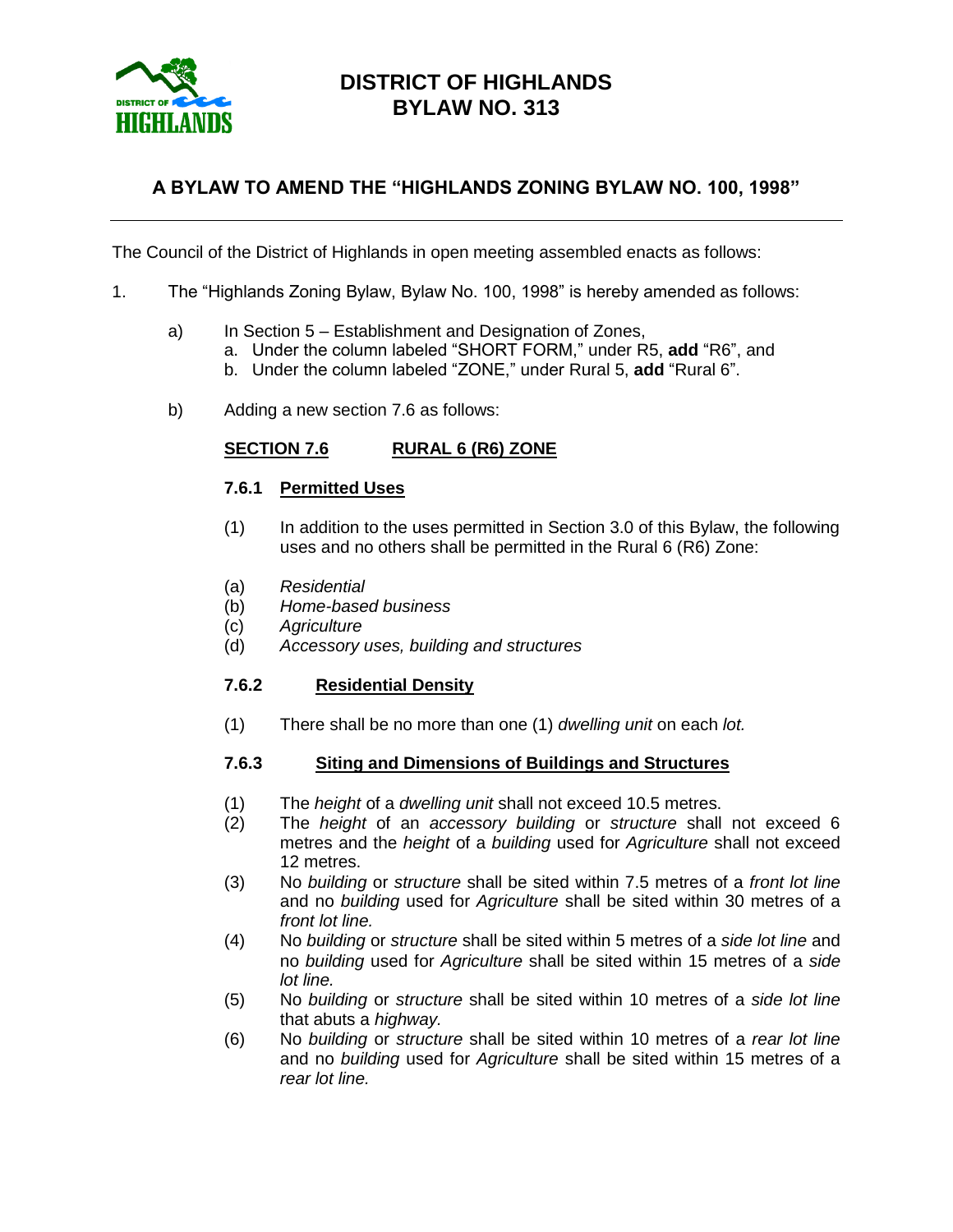(7) The total *floor area* of all *accessory buildings* on a *lot* shall not exceed 525 square metres and no single *accessory building* shall exceed 300 square metres in *floor area*.

### **7.6.4 Subdivision Density and Lot Area Requirements**

- (1) No *lot* having an area less than 12 hectares (29.7 acres) may be created by subdivision.
- (2) Despite Section 7.6.4(1), if the amenities described in Section 12.15.1 of this Bylaw are provided, Lot 8, Section 74 and 75, Plan 20576, Highland District if within the R6 Zone may be subdivided into a maximum of three (3) *lots* provided that no *lot* shall have an area less than 2.8 hectares (7 acres).
- c) Adding a new section 12.15 as follows:

## **SECTION 12.15 RURAL 6 (R6)**

- **12.15.1** Land with an area of no less than 12 hectares in the R6 Zone may be subdivided into a maximum of three (3) *residential lots* of the prescribed lot area specified in section 7.6.4(2) of this Bylaw provided that the following provisions are made relating to community amenity:
	- (1) Payment to the District of \$8,769.00 per lot to a maximum of \$17,538.00 to a Reserve Fund for the purpose of building a community centre/hall;
	- (2) The granting of a *Land Title Act* section 219 Covenant to the District providing for: the conservation as an amenity of the eco-sensitive lands generally identified in Schedule "B" attached to and forming part of this Bylaw.
- 2. THAT Schedule "A" Zoning Map of "Highlands Zoning Bylaw No. 100, 1998" be amended by changing the designation zoning of Lot 8, Section 74 and 75, Plan 20576, Highland District, shown shaded on Schedule "A" attached to this Bylaw, from Greenbelt 2 (GB2) Zone to Rural 6 (R6) Zone.
- 3. This Bylaw may be cited for all purposes as "Highlands Zoning Bylaw, 1998, Amendment No. 29, (R6 Zone - 889 Finlayson Arm Road) Bylaw No. 313, 2012."

| <b>READ A FIRST TIME THIS</b>   | $16^{\text{th}}$ | DAY OF | <b>APRIL, 2012</b> |
|---------------------------------|------------------|--------|--------------------|
| <b>READ A SECOND TIME THIS</b>  | $16^{\text{t}}$  |        | DAY OF APRIL, 2012 |
| PUBLIC HEARING HELD THIS        | 7 <sup>th</sup>  | DAY OF | MAY, 2012          |
| <b>READ A THIRD TIME THIS</b>   | 7 <sup>th</sup>  | DAY OF | MAY, 2012          |
| FINAL READING AND ADOPTION THIS | 7 <sup>th</sup>  | DAY OF | MAY, 2012          |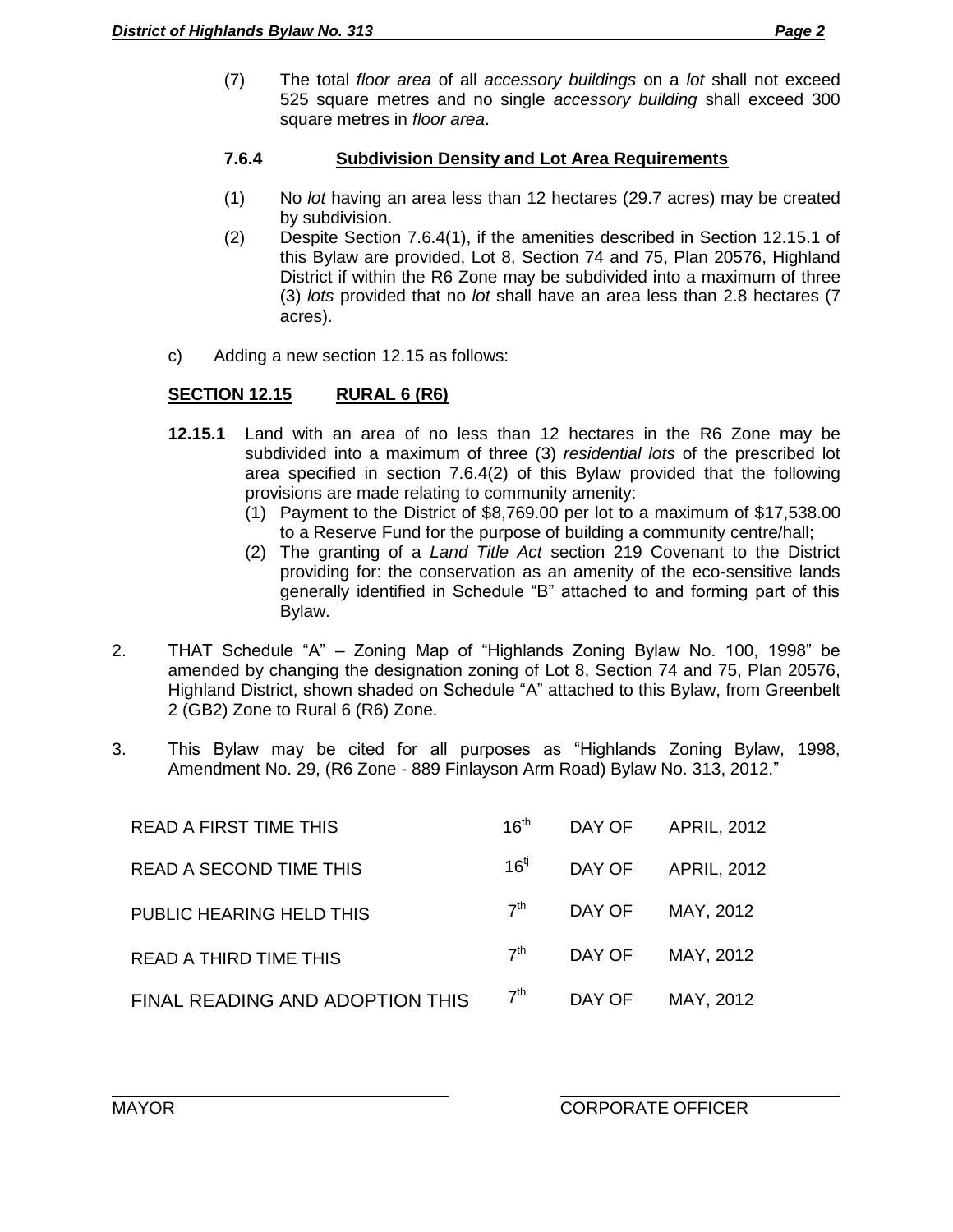

# **Schedule "A"**